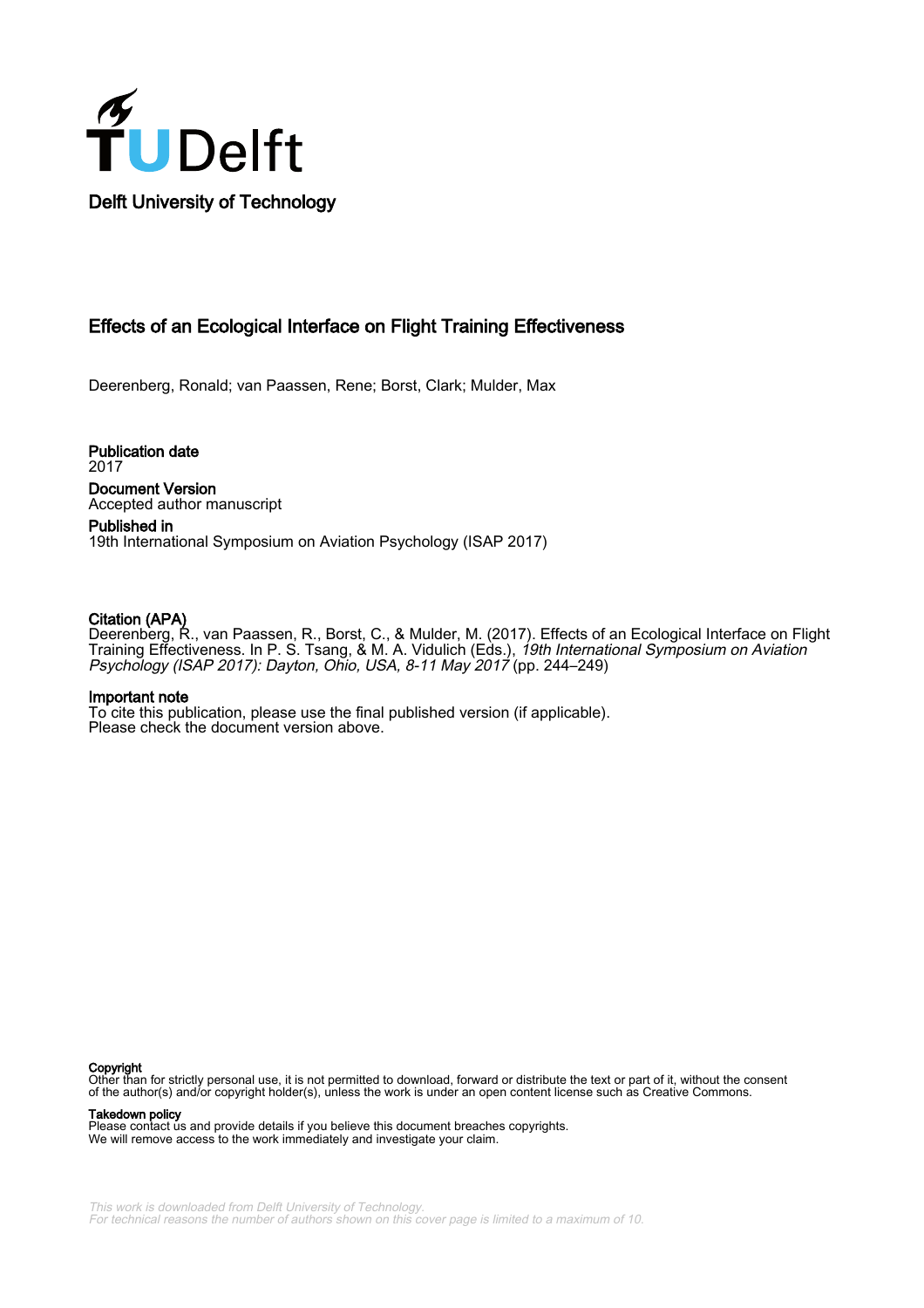#### EFFECTS OF AN ECOLOGICAL INTERFACE ON FLIGHT TRAINING EFFECTIVENESS

Ronald Deerenberg, M. M. (René) van Paassen, Clark Borst, Max Mulder Aerospace Engineering – Delft University of Technology Delft, The Netherlands

For Ecological Interface Design (EID), the underlying constraints and properties of an operator's work domain are analysed and used as a basis for the design of the information displays, so that these may reveal these underlying mechanisms. Most evaluations for EID have been performed with expert or trained participants. However, it can be hypothesised that the effects of EID will also change the way tasks are learned by novices; since the EID designs support direct manipulation, and at the same time show the constraints in the work domain, a novice would be able to perform the task as a skill, employing the direct manipulation features of the interface, while at the same time learning the underlying constraints from the work domain. Our interest is the effect of an EID display on skill acquisition in a flying task. To this end we evaluated the EID display by (Amelink, Mulder, van Paassen, & Flach, [2005\)](#page-6-0) in a study with novice pilots, learning flight path and speed control of a simulated aircraft. It was found that initial performance by the EID group was better than by a control group, the EID group also showed more consistent and homogeneous behavior. The EID display did not lead to increased workload, as measured with the Rating Scale for Mental Effort. Asymptotic performance levels for both groups were not significantly different.

#### **Introduction**

In order to reduce the time and cost involved with flight training, flight simulators are becoming more commonly used. Much effort is being put into understanding the contribution of motion feedback and visual cues towards increasing the effectiveness of simulator-based pilot training (Mulder, Pleijsant, van der Vaart, & van Wieringen, [2000](#page-6-1); Pool, Harder, & van Paassen, [2016\)](#page-6-2). When using a simulator for initial training, alternative interfaces that increase the instructional value may be considered. It can be argued that interfaces based on Ecological Interface Design (EID) may be applied to this. Even though EID is mostly considered to "facilitate human adaptivity and flexibility to cope with unforeseen events" (Borst, Flach, & Ellerbroek, [2015](#page-6-3)), the way in which users are supported might also aid in the learning process. The effect of EID interfaces on learning received limited attention, two notable exceptions are a longitudinal study using the DURESS II process control microworld (Christoffersen, Hunter, & Vicente, [1996](#page-6-4), [1998](#page-6-5)), and a series of experiments in which the Oz display – not designed by the EID approach, but as a functional aviation display – is evaluated (Smith, [2007;](#page-6-6) Smith, Boehm-Davis, & Chong, [2004](#page-6-7)).

The objective of this research is to evaluate the training effectiveness of EID interfaces during a manual control task, by comparing the skill acquisition for task-naive subjects using conventional instrumentation to those training with the total energy-based perspecive flight path display (Amelink et al., [2005](#page-6-0)). During an approach, or any other situation in which altitude and airspeed changes are requested, energy management is the underlying principle for the coordination between throttle and elevator. The pilot tries to control two aircraft states (airspeed and altitude) by using two control inputs (throttle and elevator) but these inputs do not directly map onto the controlled aircraft states. During flight training, pilots are often taught to apply a control strategy in which the inputs do directly map onto the outputs in order to simplify the control task. The two variations of these simplified control strategies are the "throttle-to-path & elevator-to-speed" and "throttle-to-speed & elevator-to-path" strategies. However, these simplified strategies are sub-optimal and lead to adverse control couplings (Lambregts, [1983](#page-6-8); Langewiesche, [1944](#page-6-9)).

The experiment investigates whether the visualization of the aircraft's underlying energy relations supports student pilots in learning the basics of flight. The intention is to evaluate the EID display as a training tool, so the experiment uses a quasi transfer-of-training set-up, in which participants' performance is tested with the conventional display.

# Total Energy-Based Perspective Flight-Path Display

The total-energy display is based on a tunnel-in-the-sky display, which shows a three-dimensional guidance situation with respect to the trajectory to be followed: "It allows a direct spatial orientation of the aircraft's position, attitude and motion relative to a fixed landmark -the tunnel geometry- in the environment" (Mulder, [1999](#page-6-10)). This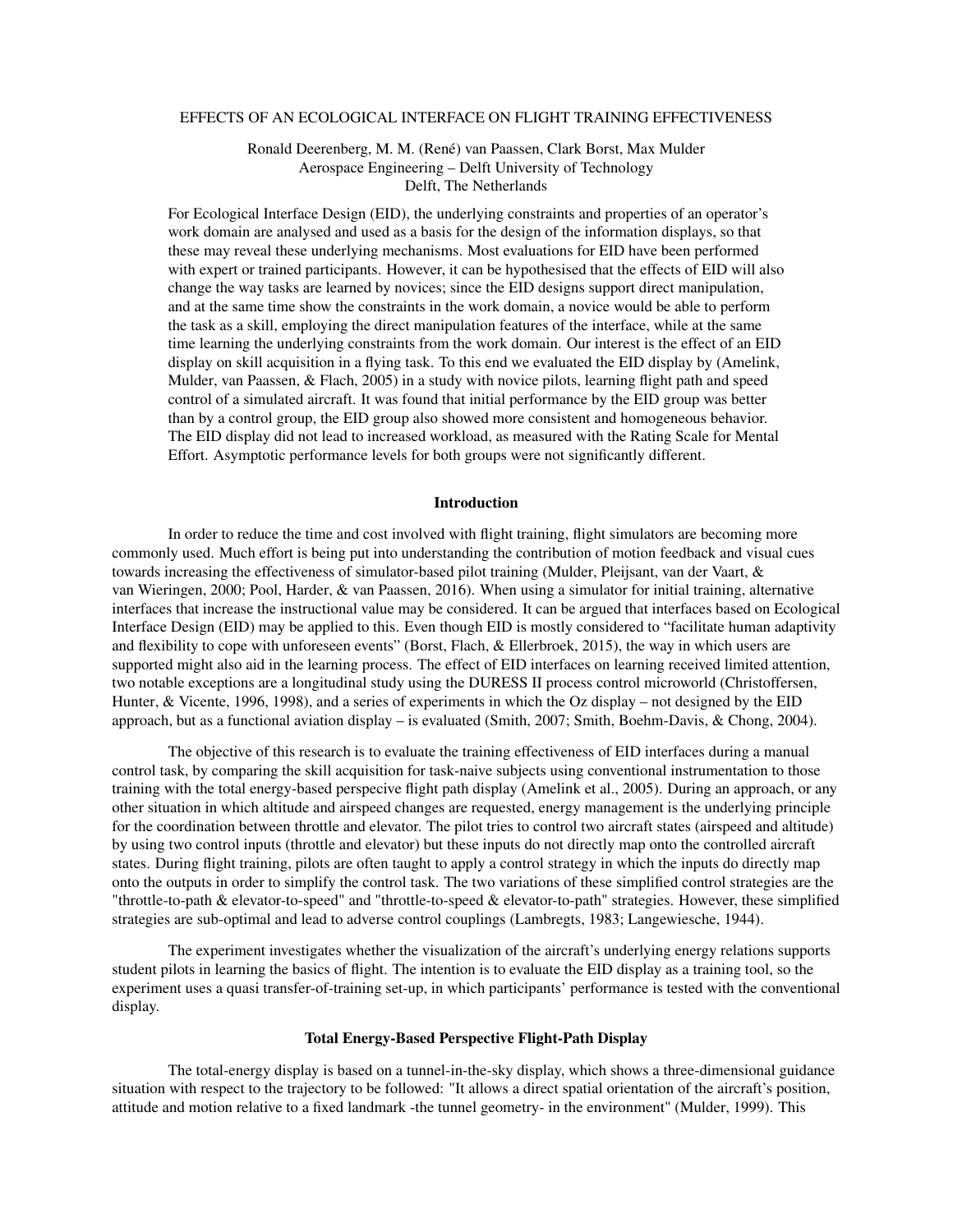<span id="page-2-0"></span>

*Figure 1:* Definition of the Total Energy Reference Profile (TERP) (Amelink, Mulder, van Paassen, & Flach, [2005](#page-6-0))



*Figure 2:* Human-Machine Interaction Laboratory (HMI-Lab) at Delft University of Technology

spatial orientation and motion can also be interpreted as a visualization of potential (height) energy. In addition to the physical motion, the display also visualizes the energy inventory of the flight, by showing the Total Energy Reference Profile (TERP) and the Total Energy Angle (TEA). From the TERP and the tunnel visualizations, pilots can observe total energy, potential energy and kinetic energy deviations. Likewise, the TEA and the flight path angle show rates of these quantities (Figure [1\)](#page-2-0).

# Experiment

#### Goal of the experiment

The goal of the experiment is to evaluate the training effectiveness of the total energy-based perspective flight-path display during a manual flying task. In order to evaluate the training effectiveness, the skill acquisition of participants is compared to that of participants using a baseline tunnel-in-the-sky representation. Also, the natural progression of participants is the object of study, therefore the amount of feedback during training is limited as much as possible. This also means that task complexity had to be reduced, therefore the aircraft control was limited to purely longitudinal motion, effectively limiting flight training to climbs, descents, and straight-and-level flight.

#### Apparatus

The experiment was performed in the Human-Machine Interaction Laboratory (HMI-Lab) of the faculty of Aerospace Engineering at the Delft University of Technology (Figure [2](#page-2-0)). Subjects were able to control a six-degree of freedom, non-linear model of the Cessna Citation 500, by means of a right-handed electro-hydraulic side-stick and a throttle located to their left. The interface was presented by means of an 18-inch LCD monitor. The side-stick was configured such that only fore-aft movement was possible. Also, rudder control was disabled, flaps were kept to 15 *◦* and the landing gear remained retracted during the entire simulation. In terms of atmospheric models, zero wind was present but some turbulence was included. No outside visual was used in the experiment but engine sound was generated and the lights were dimmed during the experiment.

#### **Participants**

A total of 24 task-naive participants took part in the experiment, of which 20 male and 4 female. All participants indicated normal color vision and none of the participants had prior flying experience. All participants filled in the revised Study Preference Questionnaire (Jeske, Backhaus, & Rossnagel, [2014\)](#page-6-11) before the experiment, in order to score participants based on the holist/serialist cognitive style division. The same questionnaire was completed by 110 pilots (RPL, PPL, and ATPL) in order to select participants such that both experimental groups were representative for a typical pilot population. In addition, participants were selected and divided over the two experimental groups in order to balance both groups as much as possible in terms of prior experience.

# Control task

During the experiment, participants were asked to follow an altitude and airspeed profile along a longitudinal trajectory. A simulation run consists of a series of requested changes in either: altitude, airspeed, or a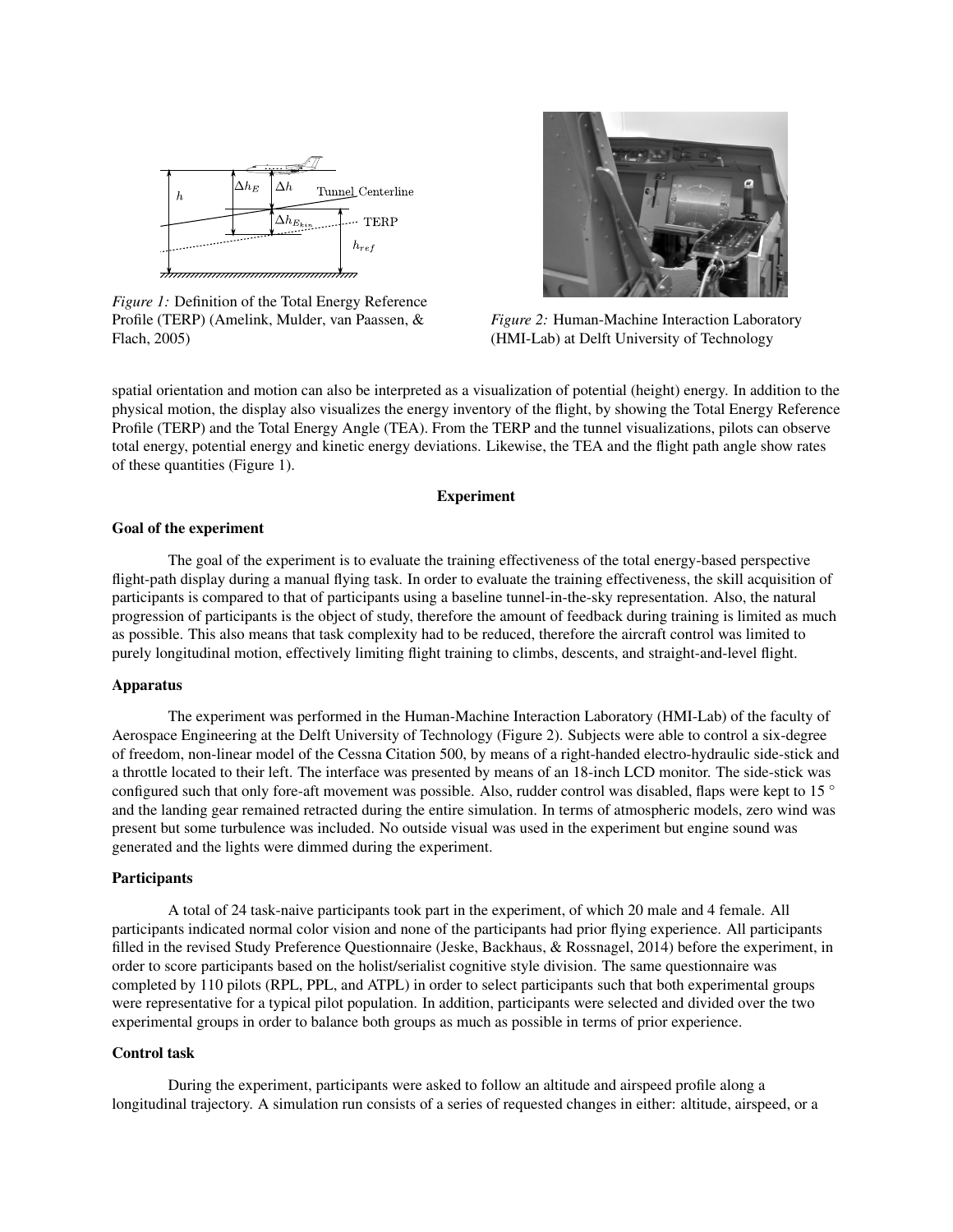<span id="page-3-0"></span>

*Figure 3:* A section of the trajectory, indicating the requested altitude profile and the goal speeds in knots

combined change in altitude and airspeed. An example of which can be seen in Figure [3](#page-3-0). The requested altitude profile is indicated by the tunnel-in-the-sky representation in both interfaces. The currently requested airspeed is indicated by the location of the speedbug and the current and following airspeed goals are also indicated numerically in the interfaces, both of which can be seen in Figure [4](#page-3-1). Participants were told to control the aircraft through the tunnel and to follow the airspeed commands as accurately as possible. i.e., to minimize all occurring position and airspeed errors.

The simulation trajectory consisted of fifteen different changes in altitude and/or airspeed. After each requested change in either aircraft state, a section was always present where participants were requested to fly straight-and-level with a constant airspeed. Effectively doubling the amount of changes in aircraft state. This was done in order to allow participants some time to recover from any errors in the required aircraft state and thus to limit any error propagation through following sections of the trajectory. In order to avoid pattern recognition and boredom, the trajectory was split into three sections and the order was mixed according to Table [1](#page-4-0). Between subjects there was no randomization performed, meaning that all subjects had the same order of trajectories as indicated in Table [1](#page-4-0).

#### Experimental design

The experiment has a between-subjects design with a quasi-transfer-of-training manipulation. During this transfer-of-training experiment, there are two phases referred to as the *training* and *transfer* phase. The training phase consists of nine simulation runs carried out during the morning. In the afternoon, on the same day, participants completed another six simulation runs during the transfer phase, as can be seen in Figure [5](#page-4-0). The control group, referred to as BASE, used the baseline tunnel-in-the-sky interface during the entire experiment. The other group, referred to as the EID group, used the total energy-based perspective flight-path interface in the training sessions and

<span id="page-3-1"></span>

(a) Baseline Interface: 1) Airspeed Tape, 2) Altitude Tape, 3) Flight Path Vector, 4) Speedbug, 5) Tunnel, 6) Purple Goal Frame, 7) Goal Speeds, 8) Aircraft Symbol, 9) Tachometer, 10) Flap and Gear Indicator



(b) Total Energy-Based Perspective Flight-Path Display: 1) Energy Angle, 2) Total Energy Reference Profile, 3) Speedmarks (*±* 2 knots)

*Figure 4:* The two interfaces that were used in the experiment, highlighting the various display elements.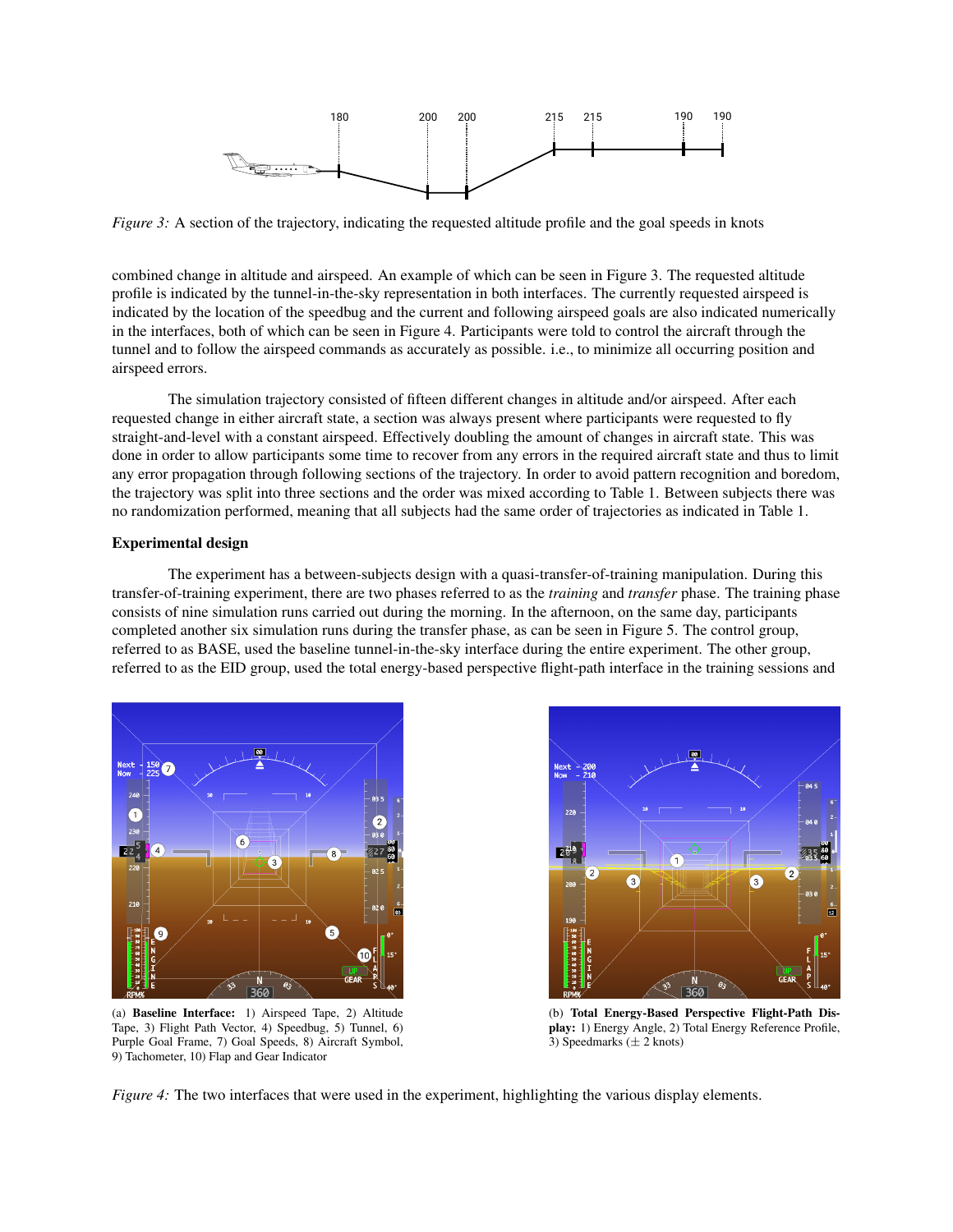| $_{\rm{Run}}$ | Order    | Run | Order     |
|---------------|----------|-----|-----------|
| 1             | $A-B-C$  | 10  | $B-C-A$   |
| 2             | $A-C-B$  | 11  | $C-A-B$   |
| 3             | $B-A-C$  | 12  | $C-B-A$   |
| 4             | $B-C-A$  | 13  | $A- B- C$ |
| 5             | $C-A-B$  | 14  | $A-C-B$   |
| 6             | $C$ -B-A | 15  | $B-A-C$   |
| 7             | $A-B-C$  |     |           |
| 8             | $A-C-B$  |     |           |
| 9             | $B-A-C$  |     |           |

<span id="page-4-0"></span>Table 1: Order of the sections A, B, and C of

the trajectory for each simulation run



Figure 5: Experiment group definition, indicating which interface was used by both groups during the experiment

the baseline tunnel-in-the-sky interface in the transfer sessions. This means that during the transfer phase, all participants used the same baseline tunnel-in-the-sky interface. As each simulation run lasts approximately seven minutes, a fifteen-minute break was scheduled after each block of three simulation runs, in order to avoid fatigue.

Each participant received an experimental briefing two days before the experiment, which also included a recap of the relevant theory of flight needed to complete the task. This included an explanation of the effect of the controls and a summary of the relevant material regarding straight-and-level flight, climbs, and descends according to the FAA's Instrument Flying Handbook (Anon., [2012\)](#page-6-12). Before starting the experiment, there was room for questions regarding the theory of flight and the functioning of the interface, but no feedback was provided during the experiment except for explaining some display features.

Furthermore, the baseline group was explicitly told to use the throttle-to-speed, elevator-to-path control strategy. On the other hand, the EID group was explicitly told to use the throttle to control total energy and the elevator to control altitude. However, both groups received the same experimental briefing through which they were made aware of the different control strategies.

#### Hypotheses

It was expected that the added energy information to the baseline tunnel-in-the-sky interface would increase mental effort during the training phase due to the apparent increase in display complexity as noted in previous evaluations of the EID display (Amelink et al., [2005](#page-6-0)). On the other hand it is expected that the EID group will perform initially better than the control group, however, with the expected amount of practice both groups might end at the same asymptotic level of performance, as measured in speed/altitude deviation. The EID group is also expected to have lower control activity, since the display information on energy and energy rate can resolve the cross-coupling between the control inputs and control target values.

<span id="page-4-1"></span>

*Figure 6:* Boxplot of the experienced mental effort according to the Rating Scale Mental Effort, for each of the fifteen simulation runs for both the EID and baseline group. With simulation run 1-9 being the training phase, and 10-15 the transfer phase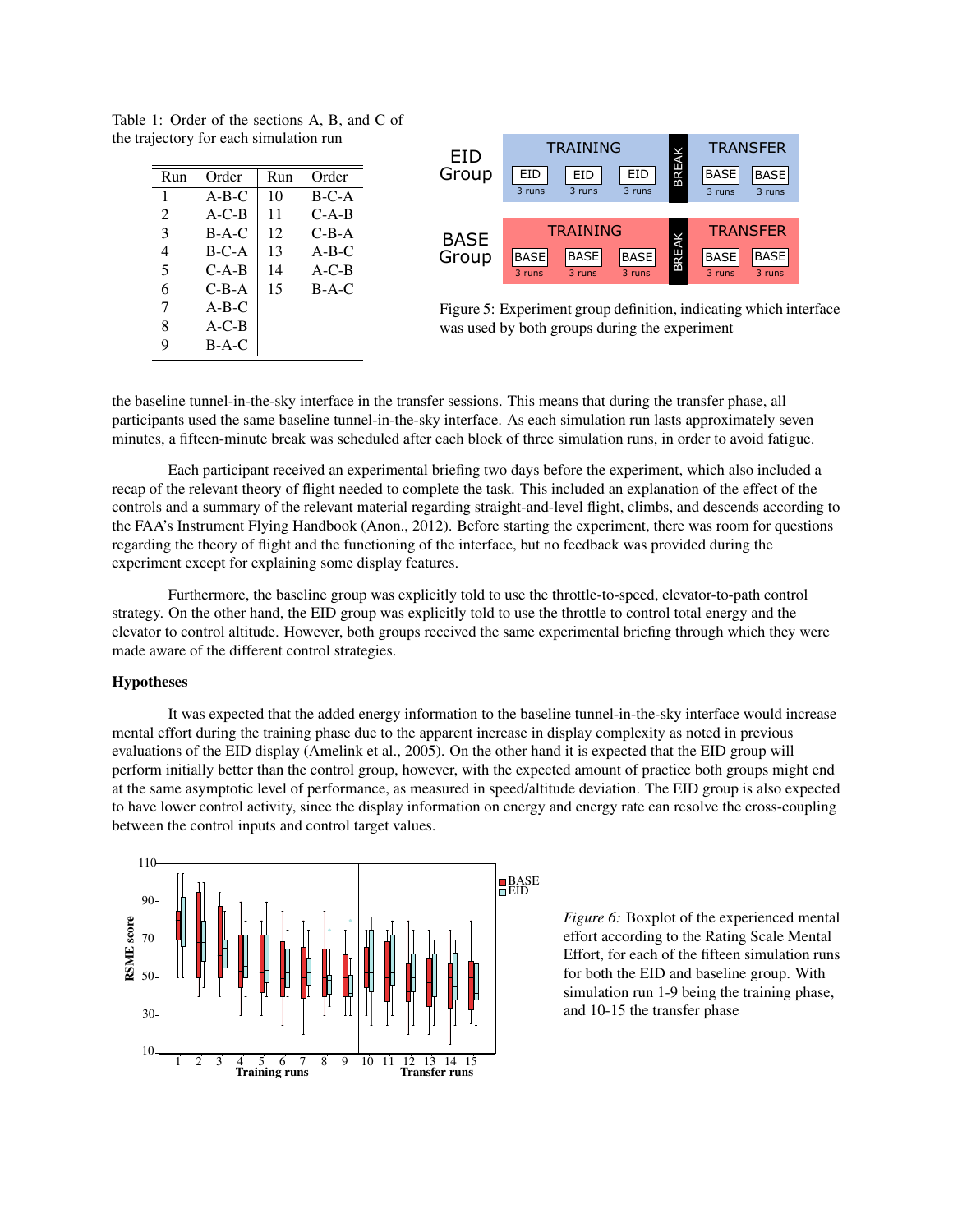<span id="page-5-0"></span>

*Figure 7:* Boxplots of the performance measures, indicating: 1, the initial run; 2, the average scores for the last three runs of the training phase; 3, the first run after the transfer manipulation; and 4, the average scores for the last three runs of the training phase

#### Results and discussion

# Mental Effort

The mental effort was measured with Zijlstra's RSME (Zijlstra, [1993\)](#page-6-13). Previous evaluation with experienced pilots indicated a considerable increase in mental effort for the EID display. The results can be seen in Figure [6.](#page-4-1) A clear decrease over the runs is visible, but no significant difference between the two groups is present.between the final training run and the initial transfer run, a small increase in mental effort can be seen, however this was not statisticallly significant (Wilcoxon,  $z = -1.735$ ,  $p = 0.083$ ). There appears to be no difference in mental effort between the EID and baseline groups, indicating that the perceived complexity of the display as reported by expert pilots plays a smaller role in novices.

#### **Performance**

Values for the different performance measures are given in Figure [7](#page-5-0). Overall, altitude tracking performance quickly reached proficient levels of performance and performance was adequate almost from the start of the experiment, resulting in only a small learning rate. The averaged performance in airspeed tracking of the two groups showed no significant differences (Wilcoxon,  $z = -1.569$ ,  $p = 0.117$ ), however the variance within the baseline group was significantly larger (Levene,  $F = 6.004$ ,  $p = 0.023$ ). Both groups reach the same level in airspeed tracking, even though the airspeed deviations are presented in a markedly different manner for the EID group.

The airspeed and total energy error both show larger errors for the first run only, however, asymptotic performance levels are quickly reached by both groups and by all participants. Regarding the total energy error, there is a significant difference between the two groups (Wilcoxon,  $z = 1.961$ ,  $p = 0.050$ ) and the associated variance of the EID group is significantly less than that of the Baseline group (Levene,  $F = 8.385, p = 0.008$ ). When considering the average energy error for both groups in the final three training runs, or the final three evaluation runs, there were no significant differences. Thus both groups mastered energy control to a level that they were indistinguishable.

#### Conclusion

The flight-training effectiveness of an EID interface for learning a manual longitudinal flying task in a fixed-base simulator was evaluated by means of a between-subjects quasi-transfer-of-training experiment with 24 task-naive participants. Since the EID interface is considered for a training aid, the transfer is to a non-EID conventional interface.

Participants who trained with the EID interface showed better initial performance in terms of airspeed and total energy tracking, however these differences quickly disappeared. Also the variance between participants was significantly lower for the EID group. The usage of the EID interface also leads to an increase in control activity as evidenced by large elevator deflection rates and an increase in the number of throttle reversals. Contrary to